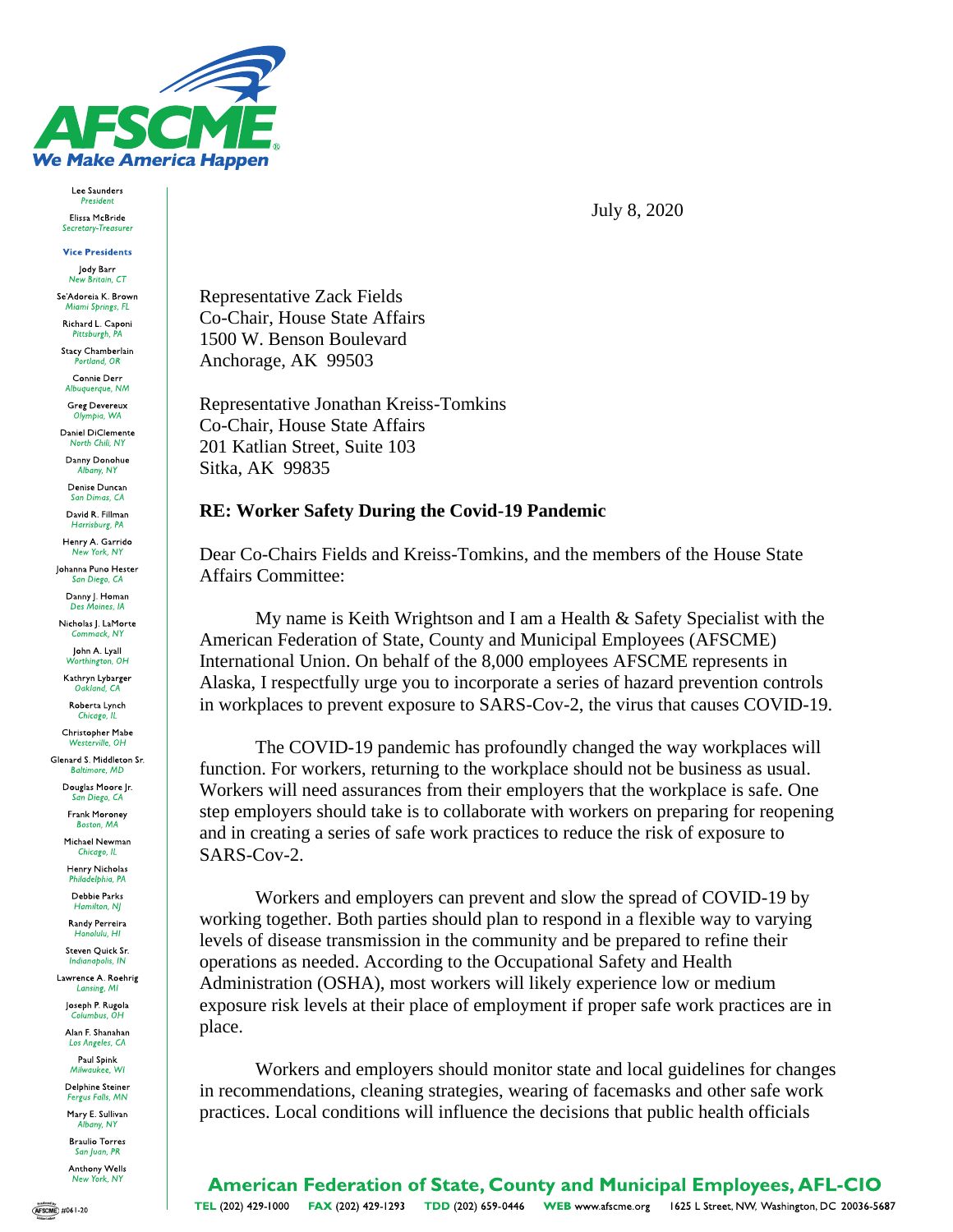make regarding community-level strategies. For example, general guidelines regarding best practices, cleaning and disinfection, worker hygiene and physical distancing may change based on the progression of the SARS-Cov-2 virus. Workers and employers should also consider developing a committee of safety leaders to assess, implement and coordinate new COVID-19 transmission mitigation strategies as they become available and consider how they relate to their workplace.

Reopening a workplace cannot happen blindly. A special emphasis on workplace configuration, meeting rooms, lobby and common areas, kitchens, restrooms, temperature, humidity, ventilation and enhanced cleaning practices must take place. Additionally, communication and training on site plans, policies and procedures will be essential to the health and welfare of all workplace staff. Regardless of workplace sector or size, all these aspects should be considered to ensure safety and health in the workplace.

## **Office Space Configuration**

Prior to opening the workplace, a detailed review of the configuration of workspaces should be performed and consideration should be given to:

- Eliminating reception seating areas and require clients, visitors and guests to phone ahead for a specific time to enter the workplace.
- Installing a plastic partition at the reception area and in spaces where one-on-one meetings are conducted to provide a barrier between the public and office staff.
- Reviewing floorplans and removing or reconfiguring seats, furniture and workstations to achieve physical distancing in accordance with guidelines (generally six feet).
- Reconfiguring workstations so that employees do not face each other or installing partitions (i.e., plastic or other material) if facing each other cannot be avoided.

## **Meeting Rooms**

If in-person meetings are essential, consideration should be given to limiting the size of the meetings in accordance with local, state and federal guidelines. In-person meetings should only take place if physical distancing can be achieved. Meeting rooms that are used should be disinfected regularly and after each use. Disinfectant wipes or spray should be left in each conference room, and employees should be encouraged to wipe down all surfaces and equipment (e.g., mouse, keyboard and phone) touched during conference room meetings. Lingering and socializing before and after meetings should be discouraged, and employees should be encouraged to use virtual meeting tools, including phone and virtual teleconference, in lieu of in-person meetings, whenever possible.

## **Lobby and Common Areas**

Common areas (e.g., lobby, security check-in and delivery receiving areas) should be cleaned and disinfected at least daily. Signage should be prominently displayed encouraging staff and visitors to:

- Follow physical distancing measures.
- Practice good personal and environmental hygiene (e.g., handwashing, respiratory etiquette and cleaning frequently touched objects).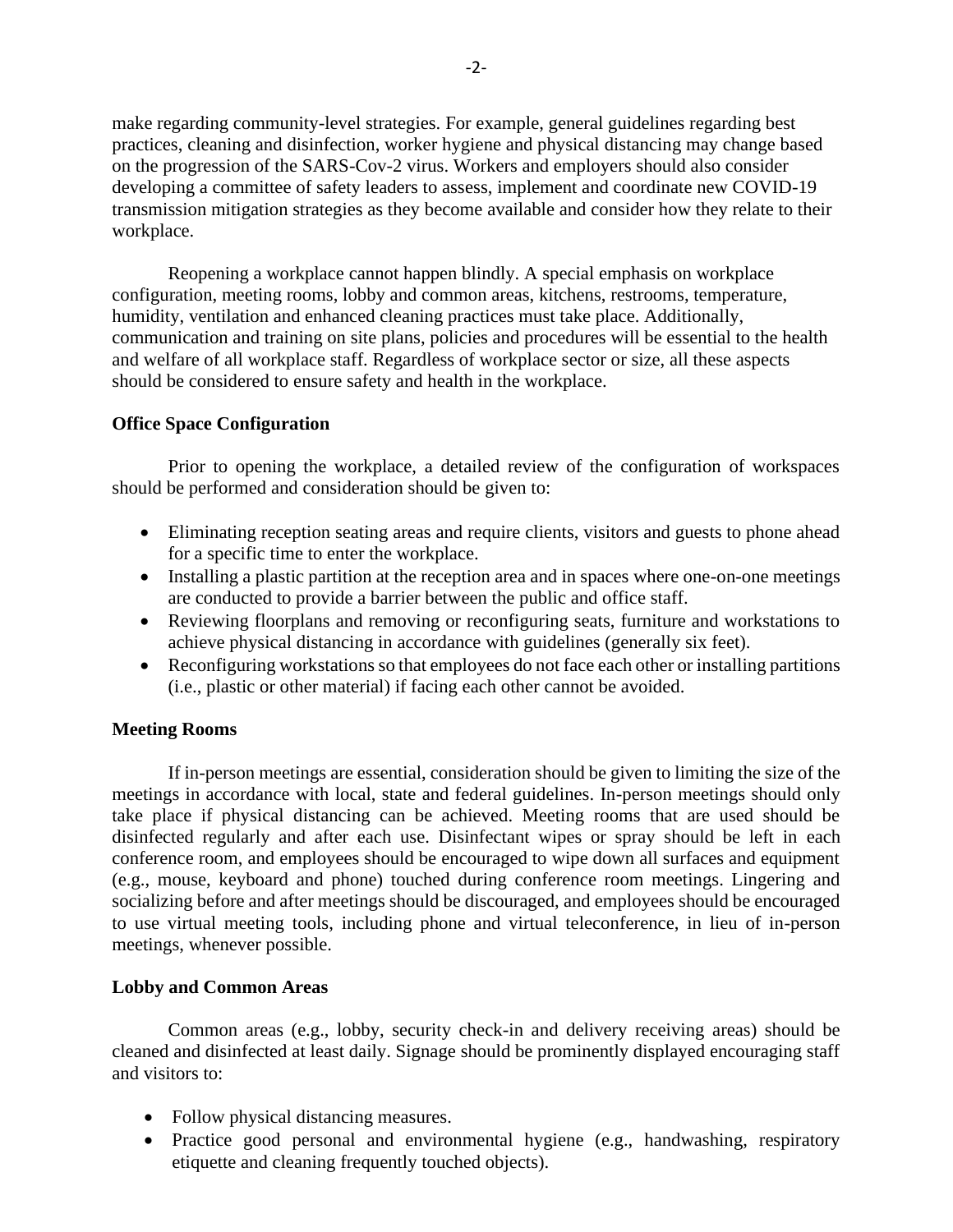- Respect occupancy limits.
- Not linger or socialize in common areas and around building entrances and exits or loading docks.

Additionally, workplaces should eliminate literature, pamphlet and promotional tables from common areas. If feasible, workplaces should end cash transactions and move to an electronic or pre-payment system for goods, permits, fees, etc. Where kiosks and electronic portals are used to obtain services, all portals, pens and styluses should be disinfected after each use. Disinfectant, cleaning supplies and hand sanitizer with at least 60% alcohol should be made available for visitors to use in common areas.

#### **Breakrooms**

Breakroom areas should be cleaned and disinfected at least twice daily. A special emphasis on cleaning should take place after typical break times (coffee and lunch hours). Congregating in kitchen areas should be discouraged, and the occupancy of the space should be limited to achieve physical distancing.

Kitchen equipment and utensils should also be cleaned on a routine basis, including coffee machines, refrigerator handles, dishwashers, microwaves, toasters, water and beverage faucets and ice machine handles.

All silverware, dinnerware, utensils and coffee pots should be cleaned in the dishwasher. This helps ensure thorough cleaning and disinfection. If silverware and dishes cannot be kept clean and covered, disposable individually wrapped options are recommended.

Ice machines that require a handheld scoop should be disconnected and taken out of service.

If vending machines are available for employee use, disinfecting should be required after each use. Public access to vending machines should be eliminated.

## **Restrooms**

Bathrooms should be cleaned and disinfected on a consistent basis. Occupancy should be limited if a multi-stall restroom exists. Disposable, foldable paper towels that can be dispensed freely, without having to touch a handle on a dispenser, should be provided; or automated touchfree dispensing machines should be installed. Hand air dryers should be disconnected or taped-off. Where feasible, workplaces should enable the opening and closing of doors to restrooms without touching handles. For bathrooms intended for staff use only, each employee should be provided with a key so disinfection measures can be better controlled. Additionally, workplaces should:

- Place a trash can and disposable towels by the door if the door cannot be opened without touching the handle.
- Place signs indicating that toilet lids (if present) should be closed before flushing. SARS-COV-2 may be aerosolized when flushing the toilet.
- Place signs asking employees and the public to wash hands before and after using the restroom.
- Clean and disinfect restrooms available for public use on an hourly basis.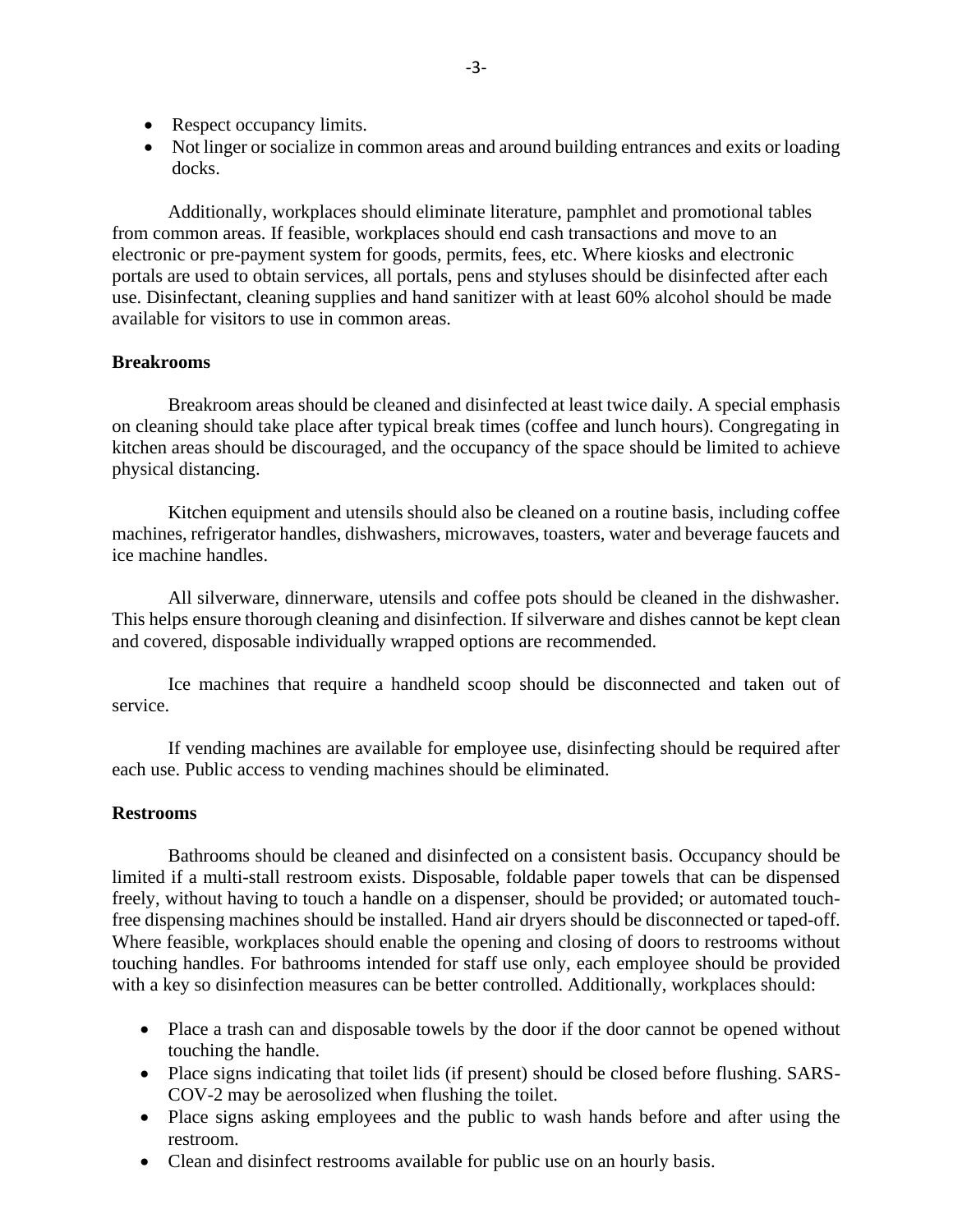- Vent separately where possible (e.g., turn exhaust fan on if vented directly outdoors and run fan continuously).
- Keep bathroom windows closed if open windows could lead to re-entrainment of air into other parts of the building (i.e., if the exhausted air could re-enter the building through air intakes or other openings).
- Have an ample supply of hand soap and sanitizer available for use.

## **Ventilation, Temperature and Humidity**

Proper temperature and humidity and adequate flow of fresh air to workspaces is essential. Ventilation and filtration provided by heating, ventilating and air-conditioning systems can reduce the airborne concentration of SARS-CoV-2 and thus the risk of transmission through the air. Disabling of heating, ventilating and air-conditioning systems is not a recommended measure to reduce the transmission of the virus.

Workers and employers should consult with building owners and HVAC technicians to ensure maximum flow of fresh air is passing through the ventilation system. Additional steps that can be taken include:

- Ensuring restrooms are under negative pressure.
- Cleaning and disinfecting all HVAC intakes and returns daily.
- Making certain that the proper filtration to control SARS-CoV-2 transmission (minimum efficiency reporting value  $\geq$  13) is being used, instead of less effective filtration that might otherwise be recommended for normal office use.
- When feasible, disinfecting filters with a 10% bleach solution or another appropriate disinfectant, approved for use against SARS-CoV-2, before removal. Filters (disinfected or not) can be bagged and disposed of in regular trash.
- Maintaining temperature at  $68.5$ -75°F in the winter, and from 75-80.5°F in the summer.
- Maintaining relative humidity at 40-60% throughout the year.

Other important considerations include the use of portable and hard mounted fans. If these fans are used, steps should be taken to minimize air from fans blowing from one person directly to another. Windows and doors should be inspected prior to reopening to ensure there are no leaks.

## **Cleaning and Disinfecting**

Based on what is currently known about SARS-CoV-2, transmission of this coronavirus occurs much more commonly through respiratory droplets than through contact with surfaces and objects. However, current evidence suggests that SARS-CoV-2 may remain viable for hours to days on surfaces made from a variety of materials (e.g., plastics, glass, metal, linens, wood and cardboard). Cleaning of visibly dirty surfaces followed by disinfection is a best practice measure for prevention of COVID-19 and other viral respiratory illnesses in workplaces.

Employers should implement and workers should engage in routine cleaning of frequently touched surfaces (e.g., tables, doorknobs, light switches, handles, desks, toilets, faucets and sinks) with EPA registered disinfectants that are appropriate for surfaces and objects, following label instructions. Labels contain instructions for safe and effective use of the cleaning product, including precautions that should be taken when applying the product. Additionally, a Safety Data Sheet (SDS) should be available with each product available for employee use.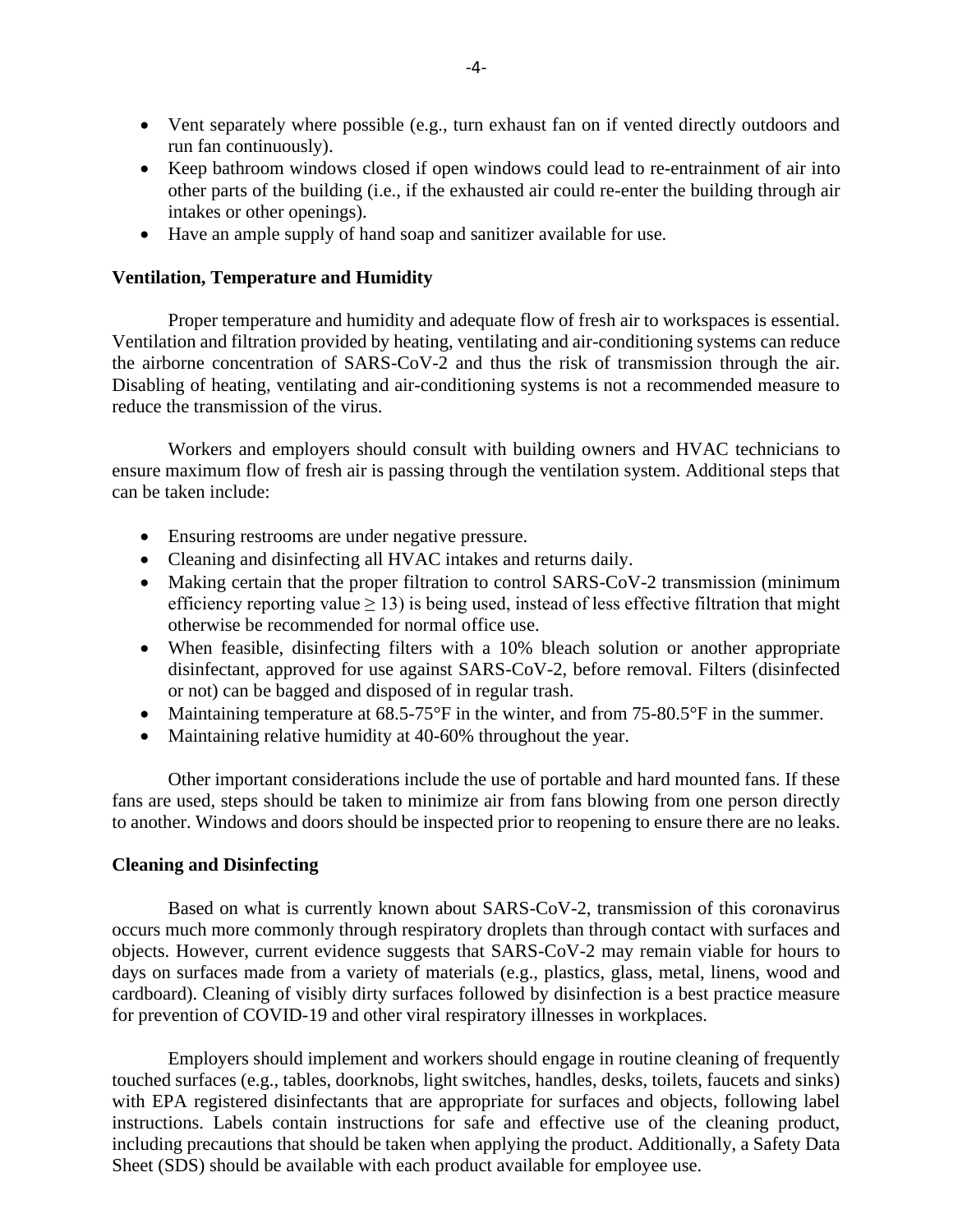Employers are responsible for ensuring that workers are protected from exposure to SARS-CoV-2, including workers tasked with cleaning surfaces that may be contaminated with SARS-CoV-2. Employers are also required to make sure workers are protected from exposure to harmful levels of chemicals used for cleaning and disinfection. Employers must select personal protective equipment (PPE) that will protect workers against SARS-CoV-2 and hazards associated with chemicals to which they may be exposed. Workers must wear PPE to help minimize exposure to the virus and chemicals through inhalation, contact or ingestion. Examples of PPE that may be needed during cleaning and decontamination include:

- Nitrile gloves.
- Goggles or face shields.
- Fluid-resistant or fluid-impermeable gowns, coveralls and aprons.
- Dedicated work clothing and washable shoes with shoe or boot covers.
- Facemasks (e.g., surgical masks) that cover the nose and mouth. In some cases, additional respiratory protection (e.g., N95, powered air-purifying respirators or better) may be necessary to protect workers from exposure to SARS-CoV-2 or disinfectants.

Workers must receive training on and demonstrate an understanding of:

- When to use PPE.
- Which PPE is necessary.
- How to properly don, use and doff PPE in a manner to prevent self-contamination.
- How to properly dispose of or disinfect and maintain PPE.
- The limitations of PPE.

Any reusable PPE must be properly cleaned, decontaminated and maintained after and between uses. Facilities should have policies and procedures describing a recommended sequence for safely donning and doffing PPE. Depending on the hazards posed by the size of a spill, degree of contamination or other factors, required PPE may be different than what is described.

# **Communication**

Workers and employers should collaborate on and designate an effective means of communicating information on new workplace policies and changes prior to reopening and upon resuming operations. A communication policy that establishes formal and informal routes of communication for staff to express concerns, questions, comments and feedback is a necessity.

Consistent communication should include information on disinfection schedules, reporting policies for symptomatic staff, sick leave policies and health and safety protections in place. Additionally, communication on changes in hours of operations and building closures or limited building access will be required. If the workplace is in a multi-tenant location, a communication vehicle with other tenants to inform of potential and confirmed COVID-19 cases present in the building should be established.